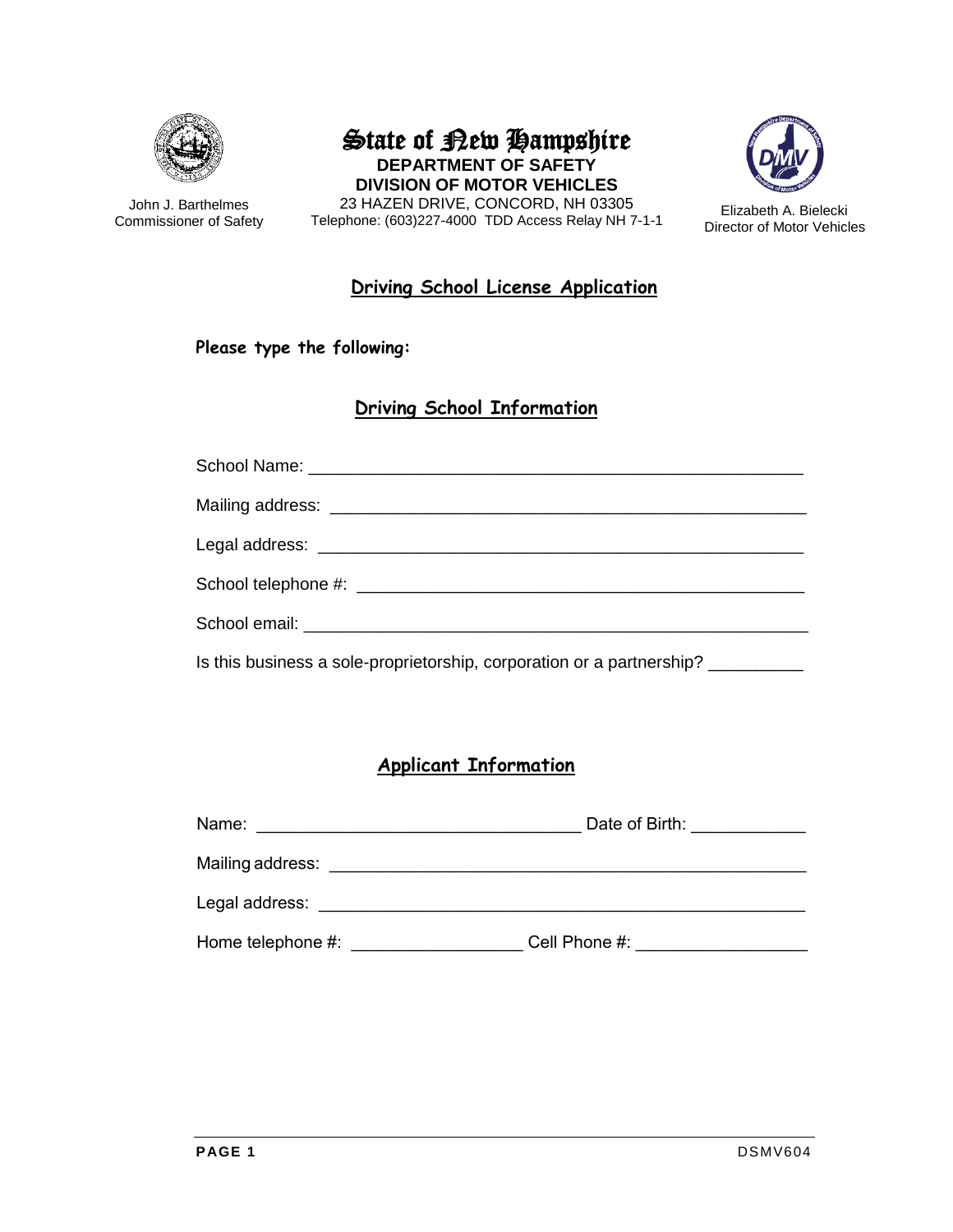### **Contracts**

| If This school contracts with public or private school(s),<br>please complete the following section: |         |  |
|------------------------------------------------------------------------------------------------------|---------|--|
|                                                                                                      |         |  |
|                                                                                                      | Street: |  |
|                                                                                                      |         |  |
|                                                                                                      |         |  |
|                                                                                                      |         |  |
|                                                                                                      |         |  |
|                                                                                                      |         |  |
|                                                                                                      |         |  |
|                                                                                                      |         |  |
|                                                                                                      |         |  |
|                                                                                                      |         |  |
|                                                                                                      |         |  |
|                                                                                                      |         |  |
|                                                                                                      |         |  |
|                                                                                                      |         |  |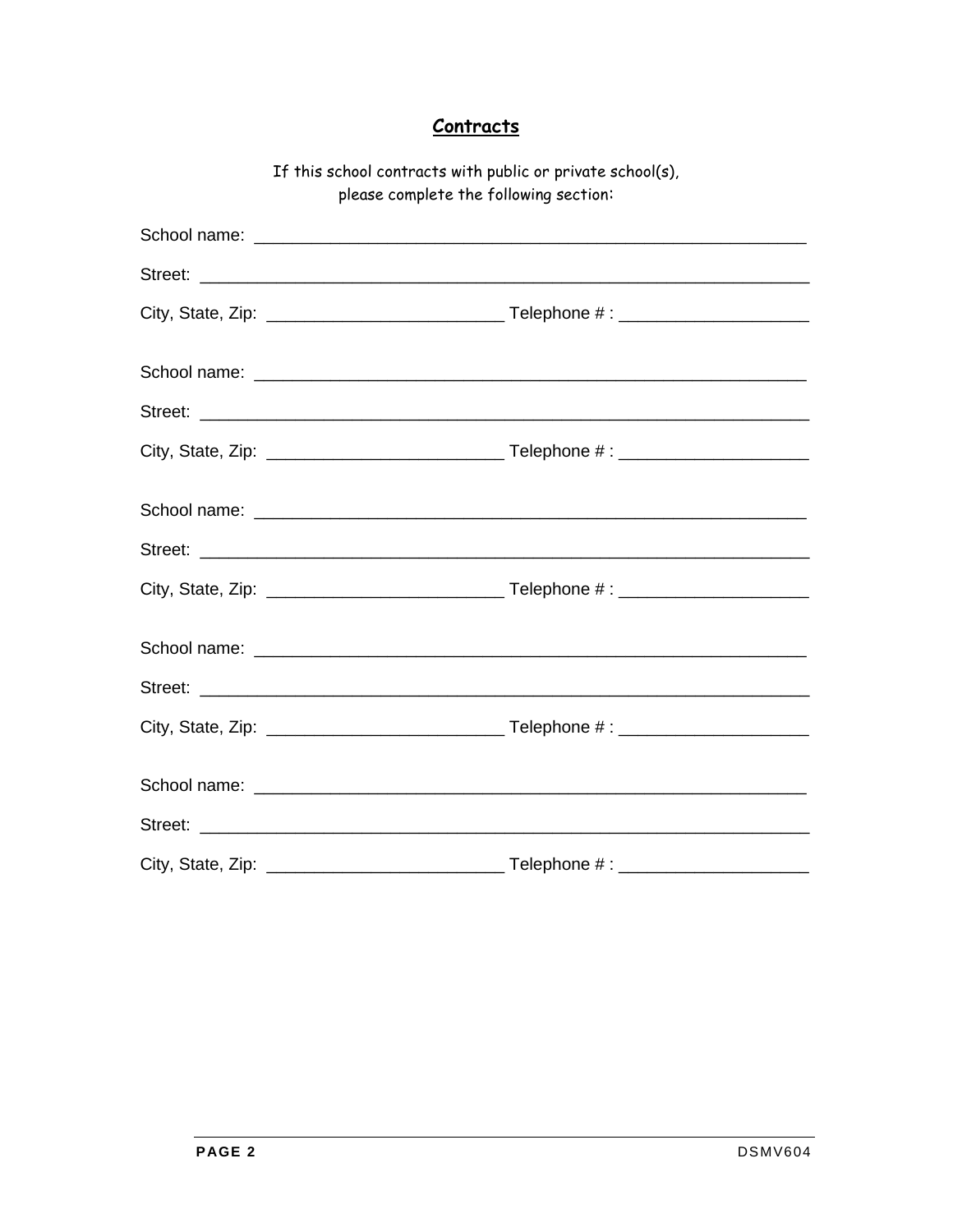## **Classroom Location**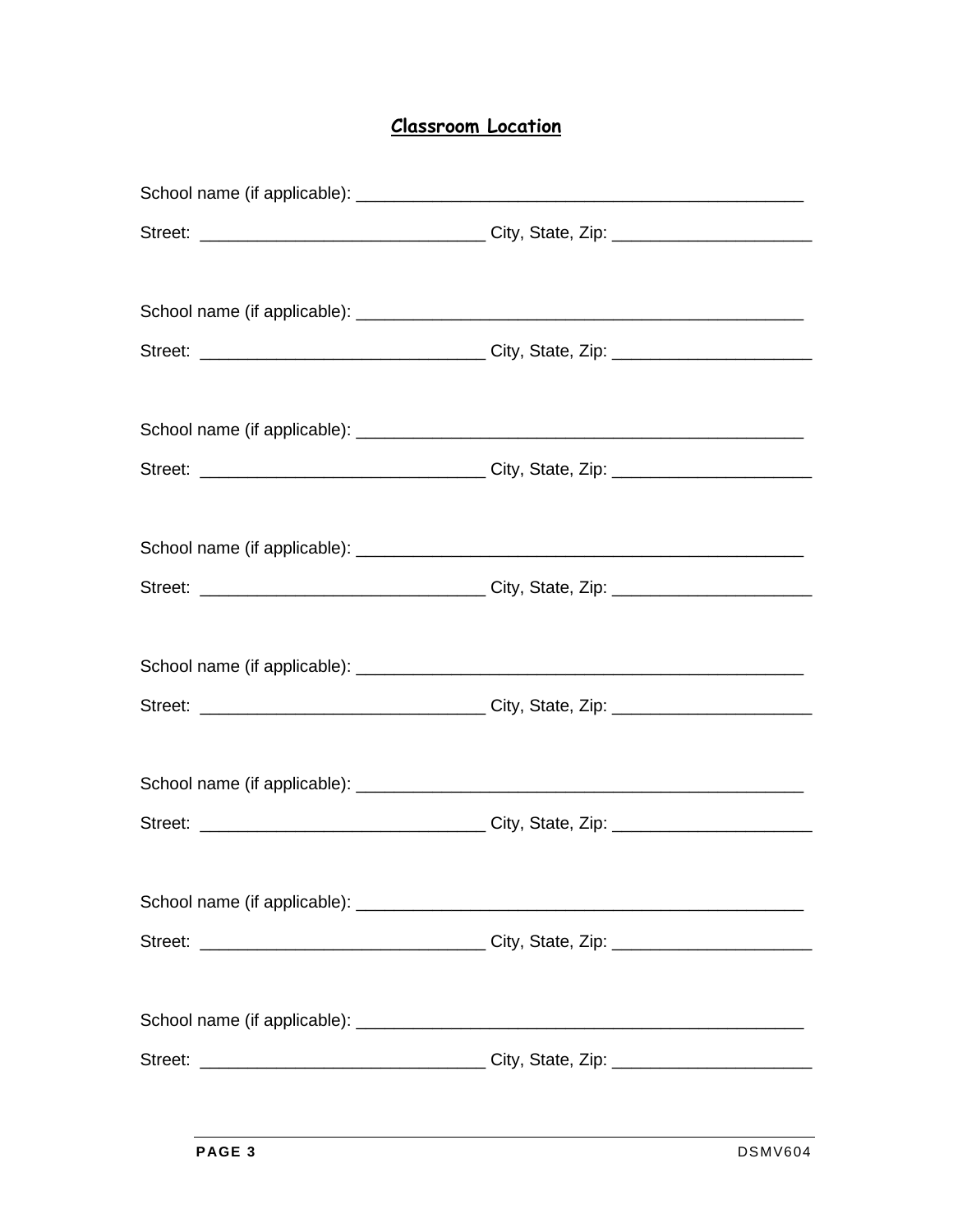# Vehicles

| Equipment - Driver Education Vehicles | All vehicles listed must be in full compliance with the rules listed under SAF-C 3115 - |  |
|---------------------------------------|-----------------------------------------------------------------------------------------|--|
|                                       |                                                                                         |  |
|                                       |                                                                                         |  |
|                                       |                                                                                         |  |
|                                       |                                                                                         |  |
|                                       |                                                                                         |  |
|                                       |                                                                                         |  |
|                                       |                                                                                         |  |
|                                       |                                                                                         |  |
|                                       |                                                                                         |  |
|                                       |                                                                                         |  |
|                                       |                                                                                         |  |
|                                       |                                                                                         |  |
|                                       |                                                                                         |  |
|                                       |                                                                                         |  |
|                                       |                                                                                         |  |
|                                       |                                                                                         |  |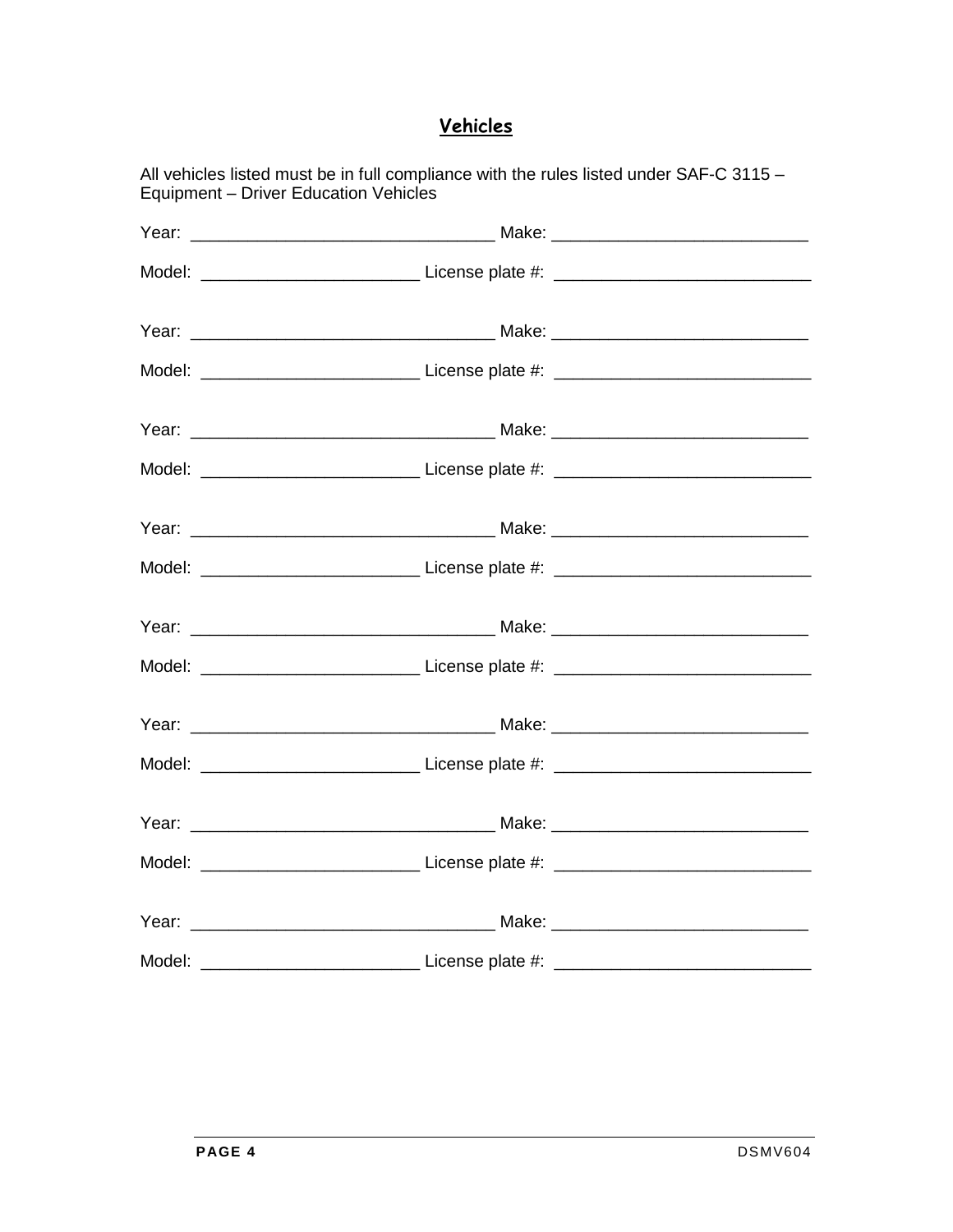### **Partners and/or Corporate Officers Information**

Pursuant to Saf-C 3111.02 each applicant, partner and officer shall submit their motor vehicle record from New Hampshire or any state where a driver license was previously held and their criminal history record check.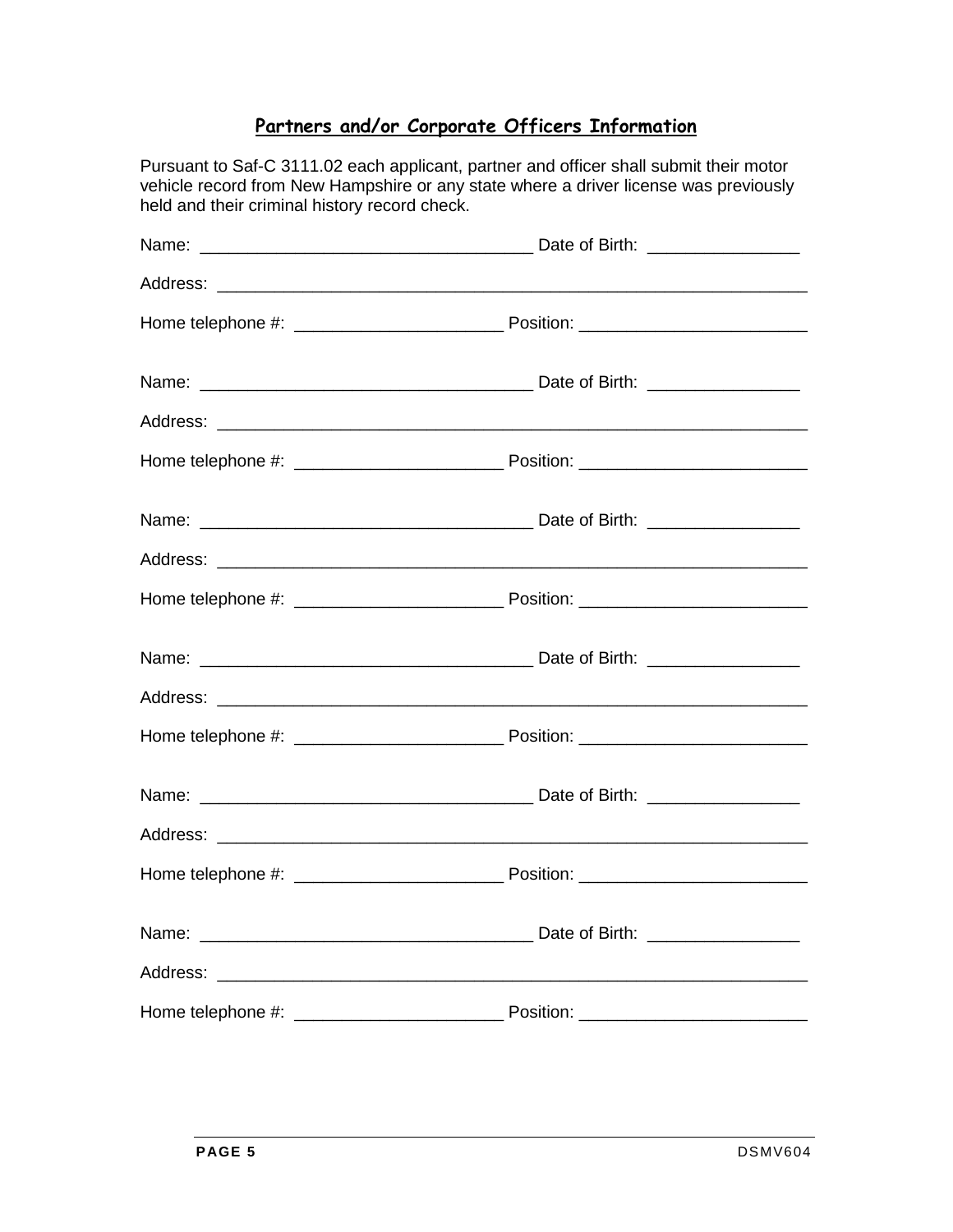# **Instructor information**

| Telephone: Home #:___________________________Cell #: ___________________________ |  |  |
|----------------------------------------------------------------------------------|--|--|
|                                                                                  |  |  |
|                                                                                  |  |  |
|                                                                                  |  |  |
|                                                                                  |  |  |
| Telephone: Home #:___________________________Cell #: ___________________________ |  |  |
|                                                                                  |  |  |
|                                                                                  |  |  |
|                                                                                  |  |  |
|                                                                                  |  |  |
| Telephone: Home #:____________________________Cell #: __________________________ |  |  |
|                                                                                  |  |  |
|                                                                                  |  |  |
|                                                                                  |  |  |
|                                                                                  |  |  |
| Telephone: Home #:_____________________________Cell #: _________________________ |  |  |
|                                                                                  |  |  |